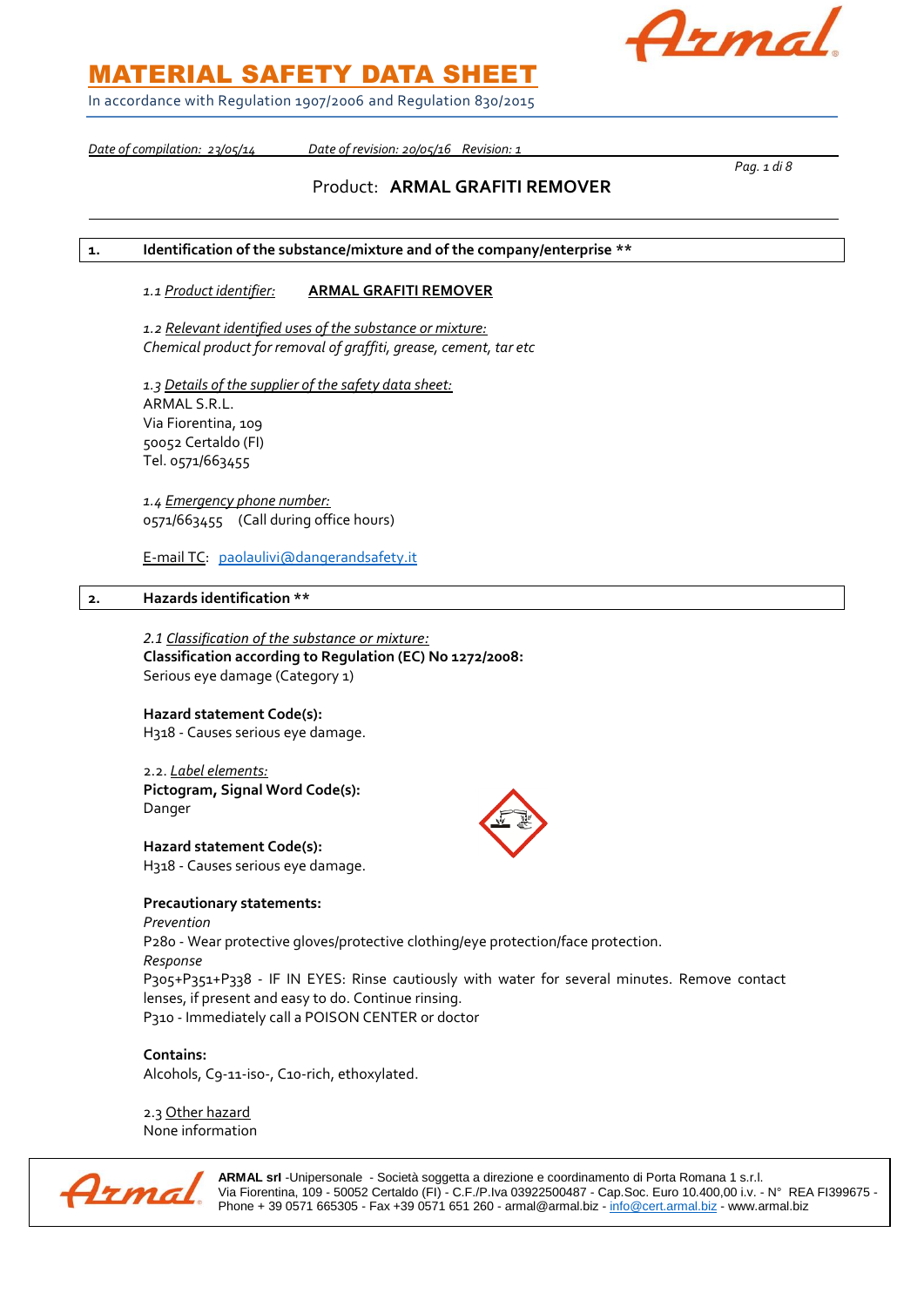

In accordance with Regulation 1907/2006 and Regulation 830/2015

*Date of compilation: 23/05/14 Date of revision: 20/05/16 Revision: 1* 

*Pag. 2 di 8*

### Prodotto: **ARMAL GRAFITI REMOVER**

### **3. Composition/Information on ingredients**

### 3.2 Mixtures

Chemical composition:

| Name                                           | Concentration (C) | Classification<br>Regulation CE/1272/2008 |  |
|------------------------------------------------|-------------------|-------------------------------------------|--|
|                                                |                   |                                           |  |
| Benzyl alcohol                                 | 30 < C < 40       | Acute Tox. 4                              |  |
| Cas Nr 100-51-6                                |                   | Acute Tox.4                               |  |
| CE Nr 202-859-9                                |                   |                                           |  |
| Index Nr 603-057-00-5                          |                   |                                           |  |
| Alcohols, C9-11-iso-, C10-rich,<br>ethoxylated | 5 < C < q         | Acute Tox. 4                              |  |
| Cas No 78330-20-8                              |                   | Eye Dam. 1                                |  |
| Polymer                                        |                   |                                           |  |

The full text of hazard statements is specified in section 16.

#### **4. First-aid measures \*\***

*4.1* Description of first aid measures

*Inhalation* 

Remove from the contaminated area and in well-ventilated. If symptoms occur in the respiratory system seek medical attention

#### *Skin contact*

Remove contaminated clothing. Wash with soap and water. If irritation persists, seek medical advice. Wash clothing before reuse.

### *Eyes contact*

Rinse immediately with plenty of water for at least 15 minutes, holding the eyelids apart. Consult a doctor immediately.

### *Ingestion*

Consult a doctor. Do not induce vomiting. Never give anything by mouth to an unconscious person and if indicated by the doctor.

*Other*

Remove contaminated clothing.

*4.2 Most important symptoms and effects, both acute and delayed* Not available

*4.3 Indication of any immediate medical attention and special treatment needed* In case of contact with eye: consult a doctor immediately

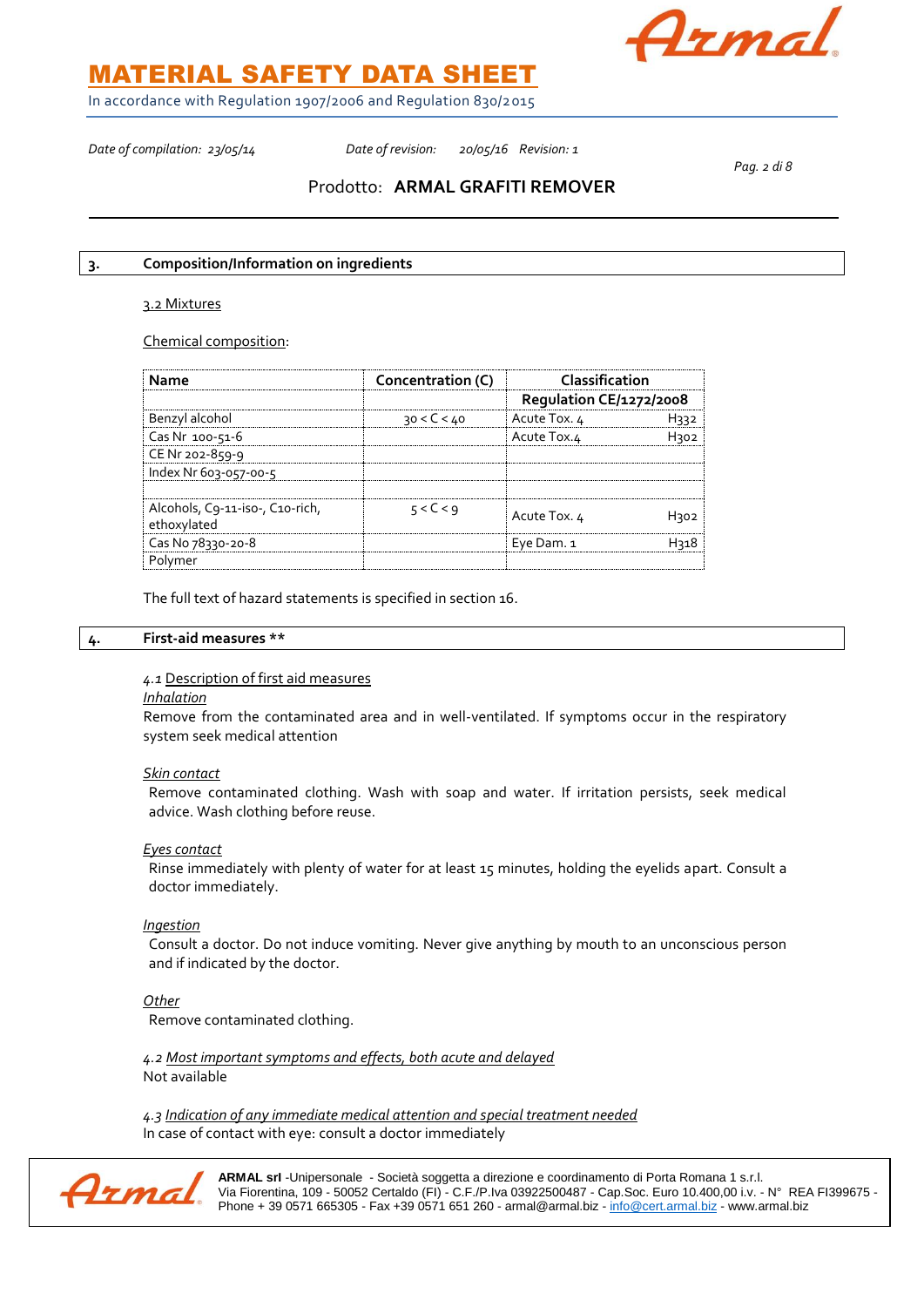

In accordance with Regulation 1907/2006 and Regulation 830/2015

*Date of compilation: 23/05/14 Date of revision: 20/05/16 Revision: 1* 

*Pag. 3 di 8*

### Prodotto: **ARMAL GRAFITI REMOVER**

#### **5. Fire-fighting measures**

*5.1 Extinguishing media Advised extinguishing agents:* CO2, foam, chemical powder, nebulized water.

*Unappropriate extinction methods:* None

*5.2 Special hazards arising from the substance or mixture* The product under fire condition may develop irritant/toxic gas. (COx)

### *5.3 Advice for firefighters*

Wear the fire equipment all the time. Water used in fire-fighting has to be disposed following Local regulation.

### **6. Accidental release measures \*\***

### *6.1 Personal precautions, protective equipment and emergency procedures*

Avoid the contact with skin and eyes. Supply a good air circulation. In case of formation of vapours use suitable respiratory protection. Move away any unauthorised person.

#### *6.2 Environmental precautions*

Collect the product in suitable container for disposal. If the product has escaped into waterways or drains inform respective authorities.

### *6.3. Methods and material for containment and cleaning up*

Cover with inert absorbent material (sand, earth, etc.). Collect as far as possible the treated mass. Use water only to remove residuals, so as to avoid the danger of entering the sewer.

### *6.4 Reference to other sections*

Refer to paragraphs 8 and 13 for more information

### **7. Handling and storage \*\***

### *7.1 Precautions for safe handling*

Follow the good industrial hygiene practices. Do not eat, drink or smoke while handling. Ventilate the workplace.

#### *7.2 Conditions for safe storage, including any incompatibilities*

Store closed containers in a cool, well-ventilated place, away from ignition sources. Store at temperatures between 15 and 40 ° C.

### *7.3 Specific end use(s)*

For particular uses of the product, is necessary to refer to the specific information or contact the technical service of the Company.

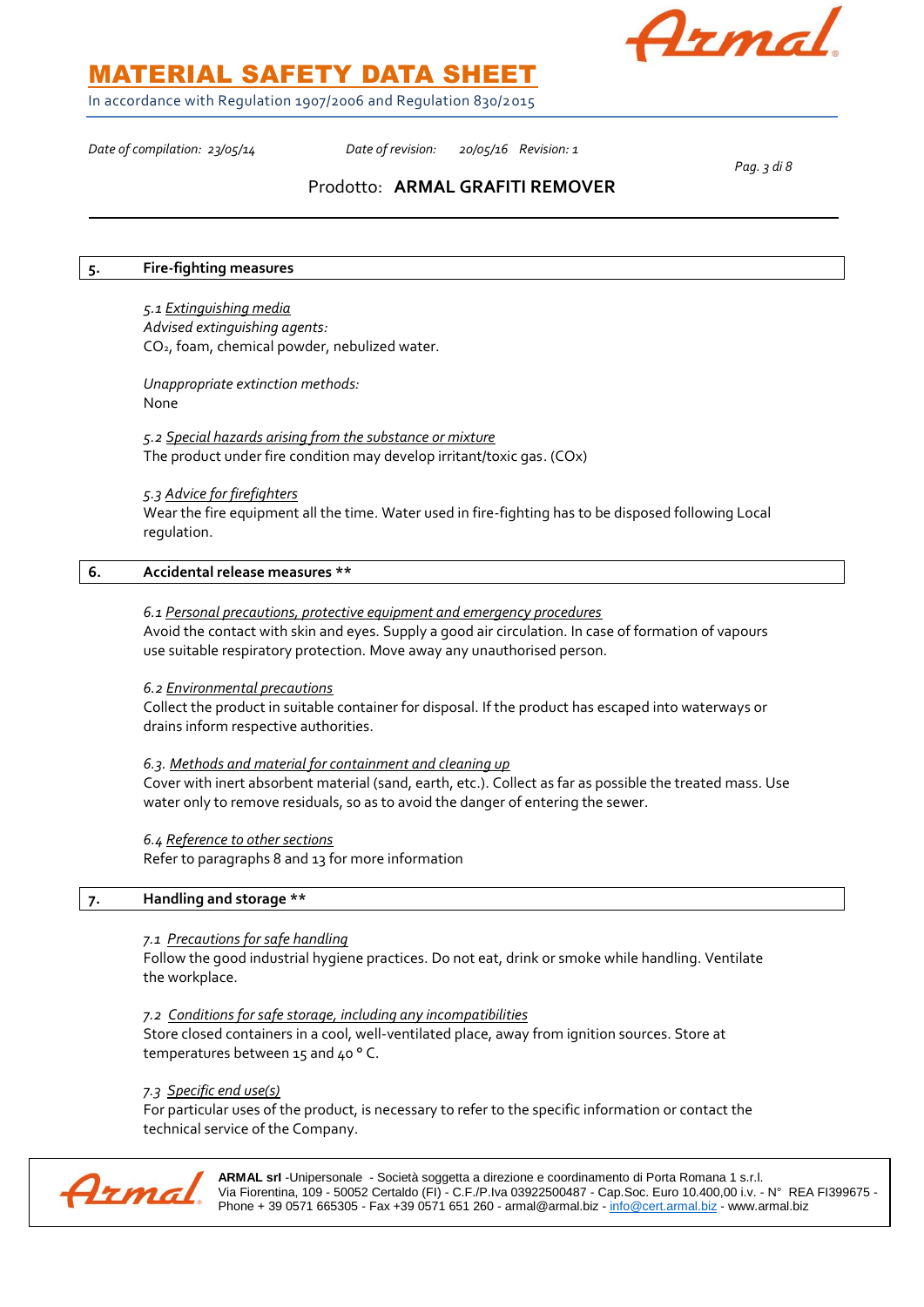

In accordance with Regulation 1907/2006 and Regulation 830/2015

*Date of compilation: 23/05/14 Date of revision: 20/05/16 Revision: 1* 

*Pag. 4 di 8*

### Prodotto: **ARMAL GRAFITI REMOVER**

### **8. Exposure controls/personale protection \*\***

*8.1 Control parameters* None

### *8.2 Exposure controls*

In order to minimize exposure as far as possible, it is strongly recommended to use adequate individual protective measures . Do not eat, drink or smoke while handling it. Accurately wash the hands with soap and water before meals and at the end of the work shift.

### Individual protection

The DPI's choise must be done on the basis of the test's results obtained according to the rule EN 374

Hand protection: protective gloves of butyl, viton. Penetration time of glove material: the exact break through time has be found out by the manufacturer of the protective gloves and has to be observed. Eye protection: safety glasses Skin protection: suitable protective clothing Respiratory protection: mask with filter (type A) in case of insufficient ventilation.

### **9. Physical and chemical properties \*\***

### *9.1. Information on basic physical and chemical properties*

| <b>Physical and chemical properties</b>                                                                                                                                                                                                                                                          | Value                                                                                                                                                                                                                      | Determination<br>method |
|--------------------------------------------------------------------------------------------------------------------------------------------------------------------------------------------------------------------------------------------------------------------------------------------------|----------------------------------------------------------------------------------------------------------------------------------------------------------------------------------------------------------------------------|-------------------------|
| Appearance<br>Odour<br>Odour threshold<br>pH<br>Melting point/freezing point<br>Initial boiling point and boiling range<br>Flash point<br>Evaporation rate<br>Flammability (solid, gas)<br>Upper/lower flammability or explosive limits<br>Vapour pressure<br>Vapour density<br>Relative density | pale green liquid<br>pleasant<br>not available<br>$6.0 - 7.5$<br>not available<br>not available<br>$>79.44^{\circ}C$<br>not available<br>non pertinent<br>non available<br>not available<br>not available<br>not available |                         |
| Solubility<br>Water solubility<br>Partition coefficient: n-octanol/water<br>Auto-ignition temperature                                                                                                                                                                                            | soluble in water<br>completely soluble<br>not available<br>not available                                                                                                                                                   |                         |
| Decomposition temperature                                                                                                                                                                                                                                                                        | not available                                                                                                                                                                                                              |                         |
| Viscosity<br>Explosive properties<br>Oxidising properties                                                                                                                                                                                                                                        | not available<br>not explosive<br>not oxidising                                                                                                                                                                            |                         |

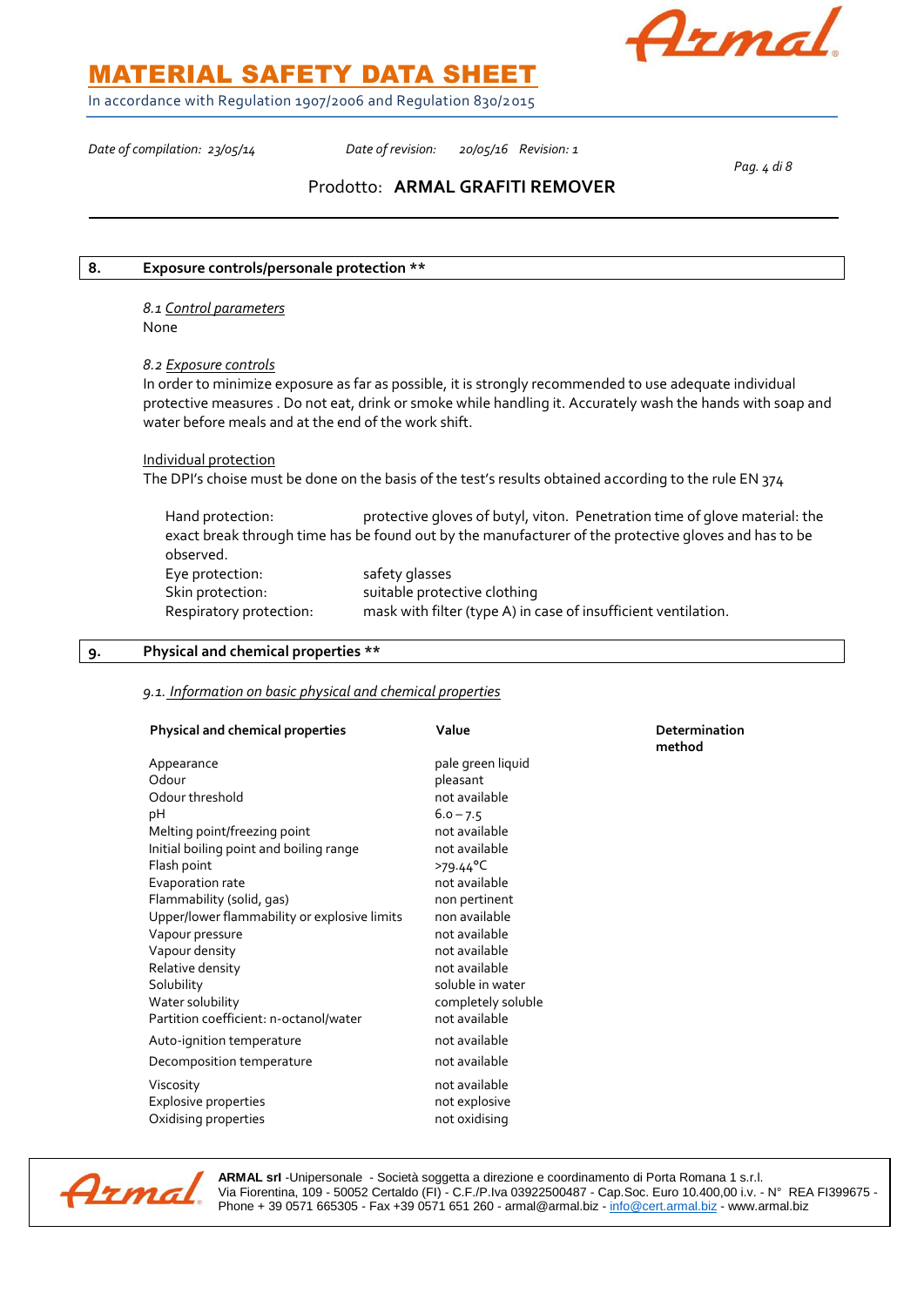

In accordance with Regulation 1907/2006 and Regulation 830/2015

*Date of compilation: 23/05/14 Date of revision: 20/05/16 Revision: 1* 

*Pag. 5 di 8*

### Prodotto: **ARMAL GRAFITI REMOVER**

*9.2. Other information Specific Gravity : 1.04* VOC (Directive 1999/13/CE): 34-35%

### **10. Stability and reactivity \*\***

*10.1 Reactivity* 

In contact with strong oxidants exotermal reaction may occur.

*10.2 Chemical stability*

The product is stable in normal conditions of use and storage.

*10.3 Possibility of hazardous reactions:*

In addition to what expressly indicated it is not aware that under different conditions from those of the normal use of hazardous reactions occurring

*10.4. Conditions to avoid:*

**Benzyl alcohol:** Keep away from heat, sparks and flame. Exposure to air.

*10.5. Incompatible materials:* **Benzyl alcohol:** Air, oxidizing substances, acids, iron, aluminium. Attacks many synthetic materials.

*10.6. Hazardous decomposition products* Due to thermal decomposition or in the event of a fire vapours may be produced potentially dangerous to health (COx) **Benzyl alcohol:** benzaldehyde.

### **11. Toxicological information \*\***

*11.1 Information on toxicological effects*  $ATE(mix)$  oral = 2.916,0 mg/kg ATE(mix) inhal =  $31.4$  mg/l/4 h

(a) acute toxicity: based on available data, the classification criteria are not met.

(b) skin corrosion/irritation: based on available data, the classification criteria are not met.

(c) serious eye damage/irritation: If brought into contact with eyes, the product causes serious damages to eyes, such as an opaque cornea or injury to iris.

(d) respiratory or skin sensitization: based on available data, the classification criteria are not met.

(e) germ cell mutagenicity: based on available data, the classification criteria are not met.

(f) carcinogenicity: based on available data, the classification criteria are not met.

(g) reproductive toxicity: based on available data, the classification criteria are not met.

(h) specific target organ toxicity (STOT) single exposure: based on available data, the classification criteria are not met.

(i) specific target organ toxicity (STOT) repeated exposure: based on available data, the classification criteria are not met.

(j) aspiration hazard: based on available data, the classification criteria are not met.

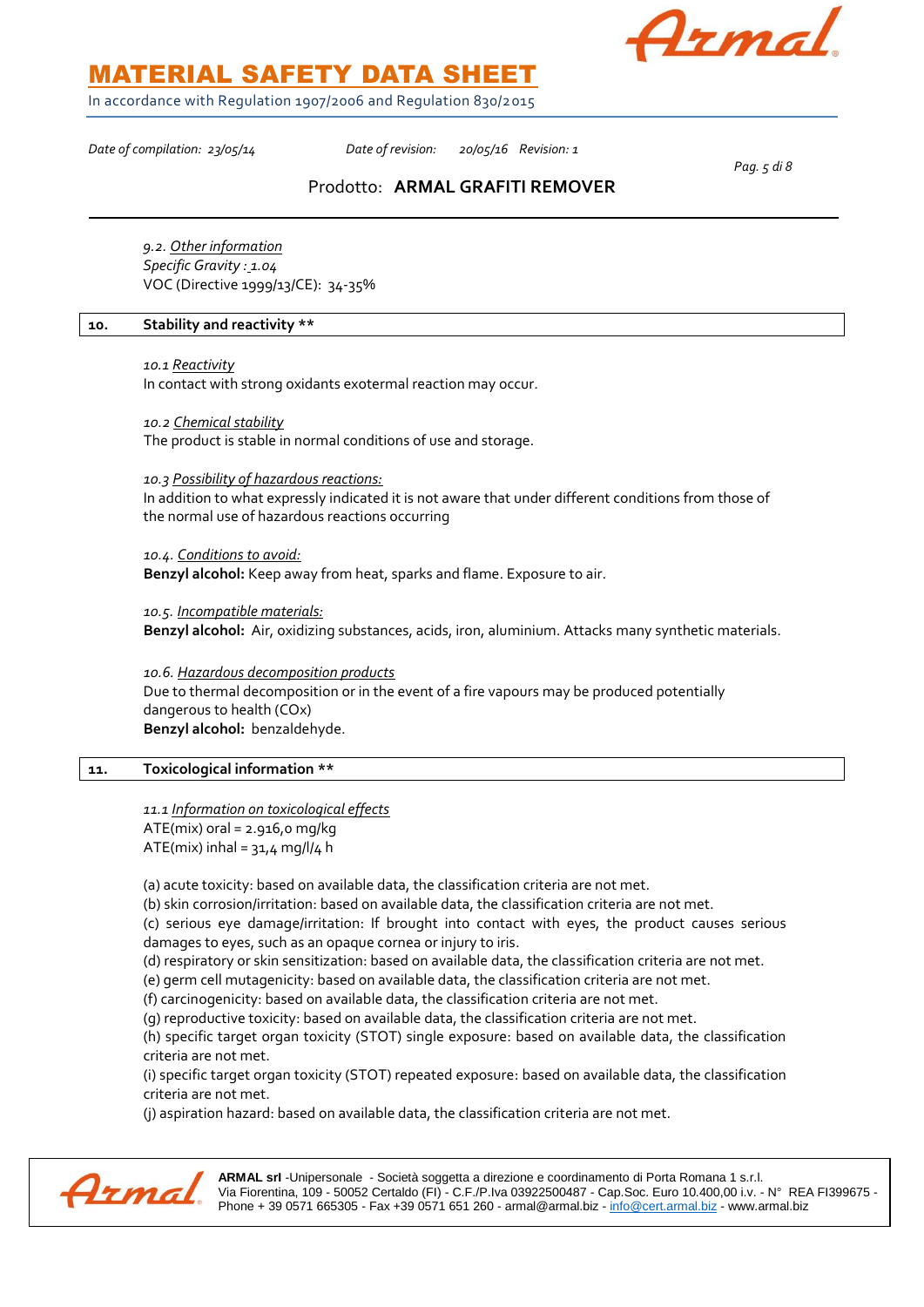Armal

MATERIAL SAFETY DATA SHEET

In accordance with Regulation 1907/2006 and Regulation 830/2015

*Date of compilation: 23/05/14 Date of revision: 20/05/16 Revision: 1* 

*Pag. 6 di 8*

### Prodotto: **ARMAL GRAFITI REMOVER**

### **Benzyl alcohol:**

ROUTES of EXPOSURE: the substance can be absorbed into the body by inhalation of vapours and swallowed.

INHALATION RISK: There are no indications on the speed with which it reaches a damaging contamination in the air for evaporation of the substance at 20° C.

EFFECTS OF SHORT TERM EXPOSURE: the aerosol is irritating to eyes and skin. The substance may cause effects on the nervous system,

EFFECTS OF REPEATED EXPOSURE: long-term repeated or prolonged contact may cause skin sensitization.

HAZARDS/SYMPTOMS

ACUTE INHALATION: Coughing. Vertigo. Headaches. SKIN: Redness.

EYE: Redness.

SWALLOWED: abdominal pain. Diarrhea. Sleepiness. Nausea. Vomiting.

LD50: 1570 mg/kg bw (oral, rat)

### *12.* **Ecological information \*\***

*12.1. Toxicity*

Use this product according to good working practices. Avoid litter. Inform the competent authorities, should the product reach waterways or sewers or contaminate soil or vegetation.

### **Benzyl alcohol:**

EC50: 230 mg/l/48h (Daphnia Magna) LC50 460 mg/l/96h (Pimephales promelas) NOEC: 51 mg/l/21 days (Daphnia magna)

*12.2. Persistence and degradability:* **Benzyl alcohol:** Readily biodegradable Deg. 95% (21 days)

*12.3 Bioaccumulative potential:* **Benzyl alcohol:** Log Pow: 1

*12.4 Mobility in soil:* not available

12.5 *Results of PBT and vPvB assessment:* **Benzyl alcohol:** The substance is non PBT/vPvB

12.6 *Other adverse effects:* not available

*This product doesn't contains AOX*

### **13. Disposal consideration**

*13.1. Waste treatment methods*

Operate following the current Local or National Laws.

The non reclaimed containers have to be disposed as the product.

Consider the possibility of burning the product in a suitable inceneritor.

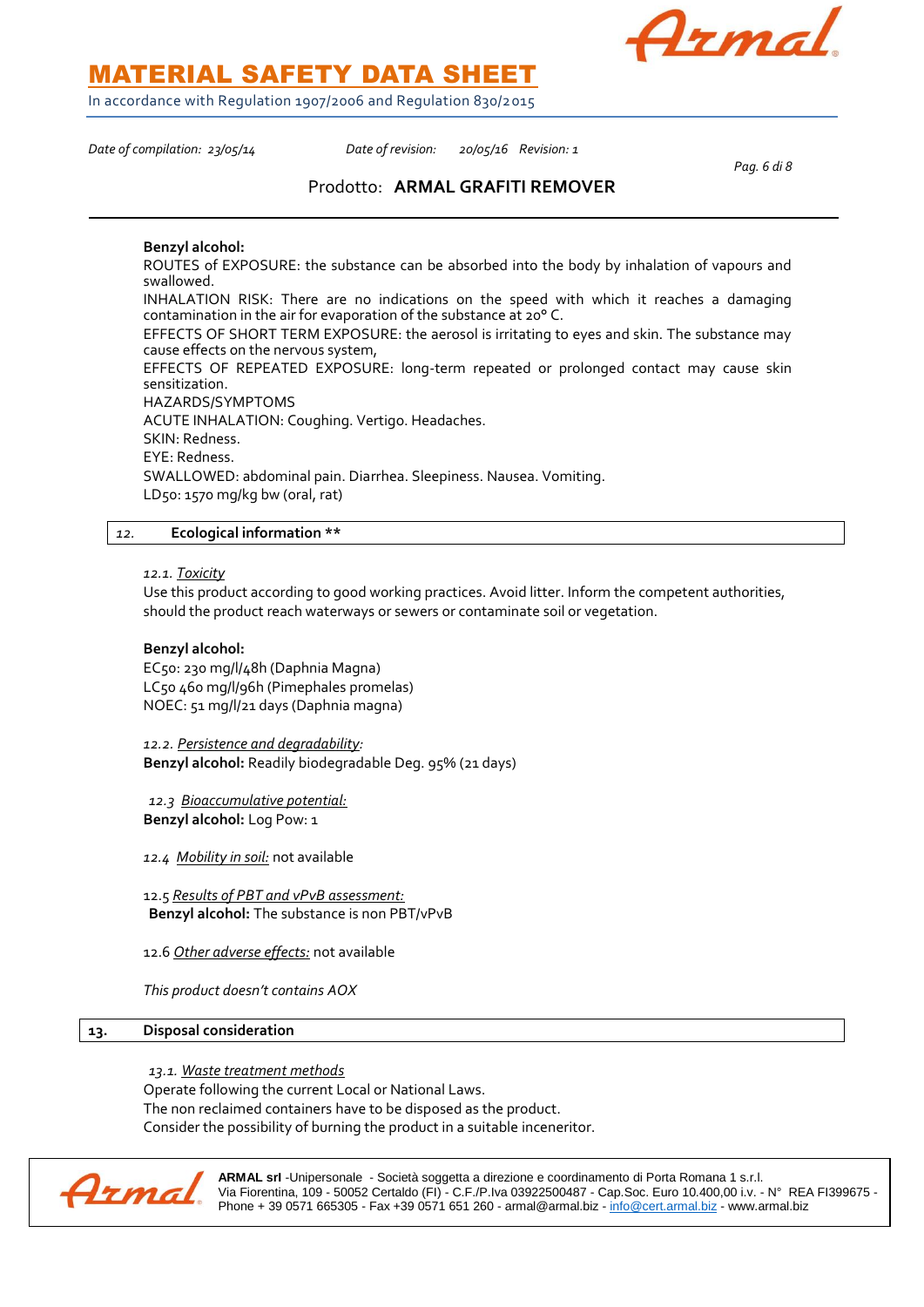

In accordance with Regulation 1907/2006 and Regulation 830/2015

*Date of compilation: 23/05/14 Date of revision: 20/05/16 Revision: 1* 

*Pag. 7 di 8*

### Prodotto: **ARMAL GRAFITI REMOVER**

### **14. Transport information \*\***

### *14.1. UN number*

Not included in the scope of application regulations concerning the transport of dangerous goods: by road (ADR); by rail (RID); by air (ICAO / IATA); by sea (IMDG).

*14.2. UN proper shipping name* None

*14.3. Transport hazard class(es)* None

*14.4. Packing group* None

*14.5. Environmental hazards* None

*14.6. Special precautions for user* No data available.

*14.7. Transport in bulk according to Annex II of MARPOL73/78 and the IBC Code* It is not intended to carry bulk

### **15. Regulatory information \*\***

*15.1 Safety, health and environmental regulations/legislation specific for the substance or mixture*

Danger labeling under directives 1272/2008 (EC) and 790/2009 and subsequent amendments.

| Regulation                                                          | Cas            | Substance                                               |
|---------------------------------------------------------------------|----------------|---------------------------------------------------------|
| Reg. 428/2009 ex Reg. (CE) 1334/2000 All.1                          |                |                                                         |
| Reg. (CE) 273/04 Ann I Cat. 1                                       |                |                                                         |
| Reg. (UE) 1258/2013 (modification Reg (CE)<br>273/04 Ann. I Cat. 2) |                |                                                         |
| Reg. (CE) 273/04 Ann I Cat. 3                                       |                |                                                         |
| Reg. (CE) 1907/2006 Ann. XIV                                        |                |                                                         |
| Reg. (CE) 1907/2006 Substances SVHC                                 |                |                                                         |
|                                                                     | $100 - 51 - 6$ | Benzyl alcohol(Entry 3)                                 |
| Reg. (CE) 1907/2006 Ann. XVII                                       | 78330-20-8     | Alcohols, C9-11-iso-, C10-rich,<br>ethoxylated(Entry 3) |
| 2003/105/CE Ann.1 part 1                                            |                |                                                         |